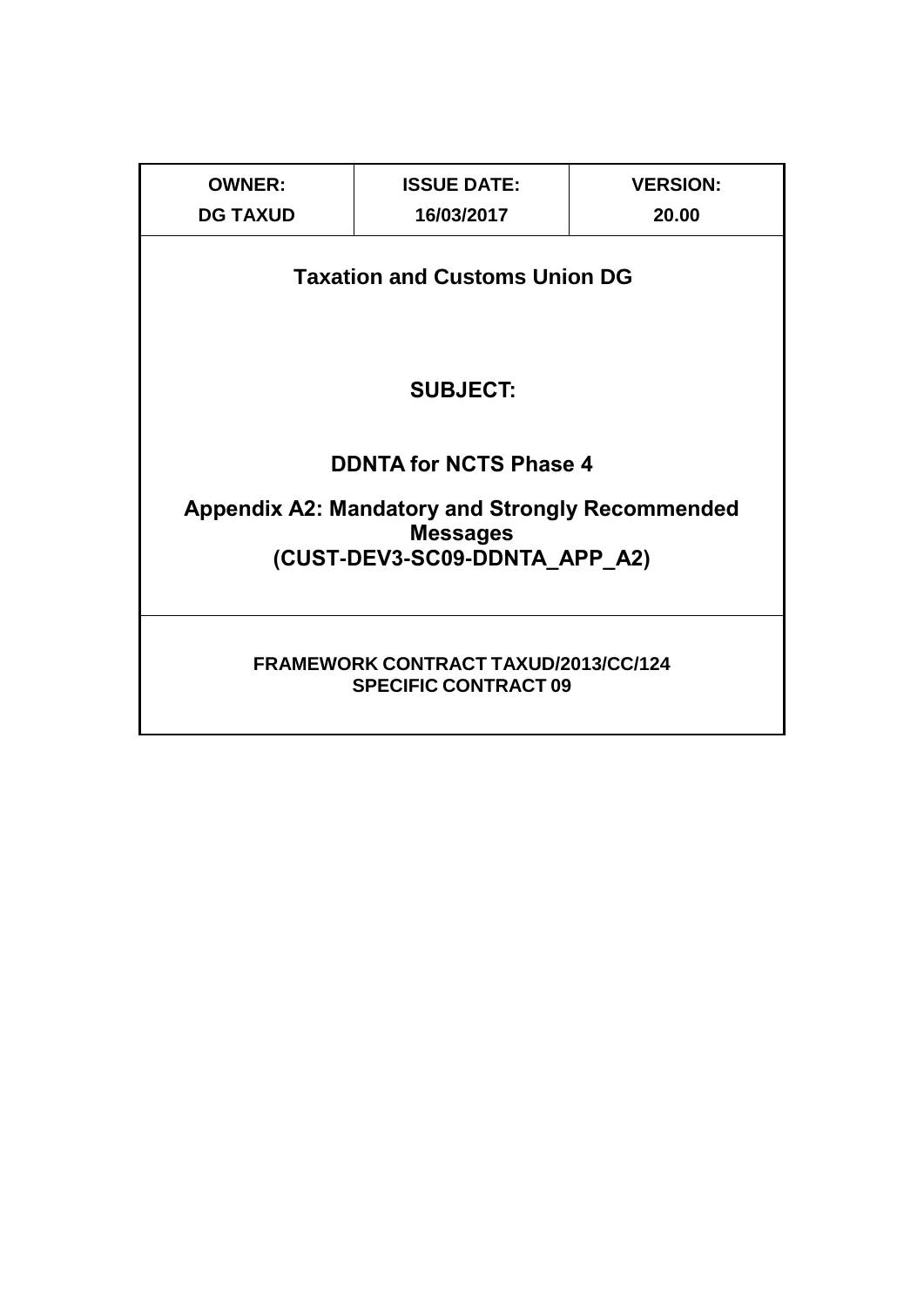### **INTRODUCTION**

This appendix gives a summary of all exchanges which are mandatory or strongly recommended for the NTA.

Please note that this Appendix is derived from Appendix A1.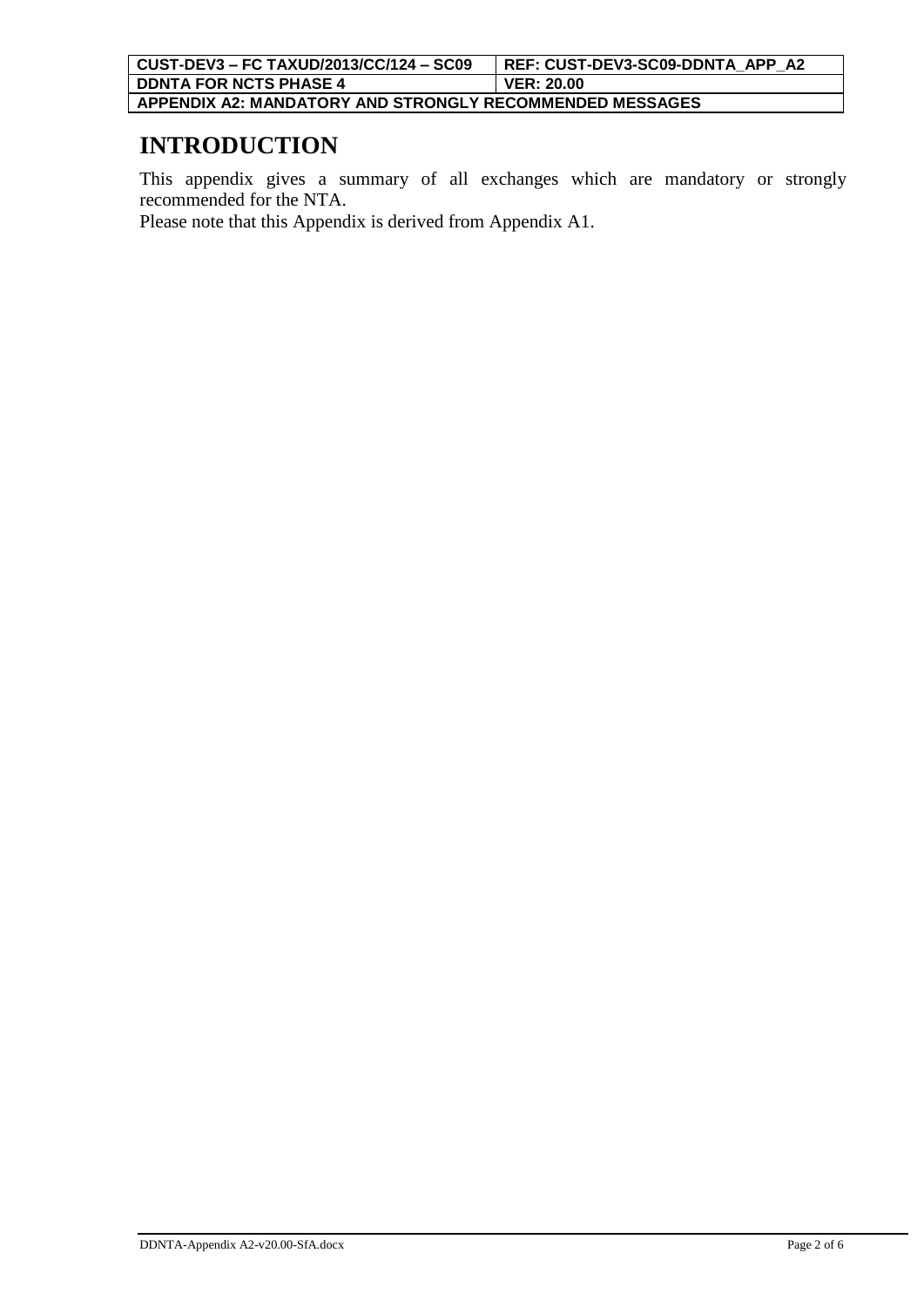| CUST-DEV3 - FC TAXUD/2013/CC/124 - SC09                  | REF: CUST-DEV3-SC09-DDNTA APP A2 |
|----------------------------------------------------------|----------------------------------|
| <b>DONTA FOR NCTS PHASE 4</b>                            | <b>VER: 20.00</b>                |
| APPENDIX A2: MANDATORY AND STRONGLY RECOMMENDED MESSAGES |                                  |

## **MANDATORY MESSAGES**

|                       |                                                                    |                  | <b>National Transit Application</b> |         |             |                            |                          |              |                   |             |               |  |
|-----------------------|--------------------------------------------------------------------|------------------|-------------------------------------|---------|-------------|----------------------------|--------------------------|--------------|-------------------|-------------|---------------|--|
| $\mathbf{I}$ <b>E</b> | <b>Name</b>                                                        | <b>Reference</b> |                                     |         |             |                            | Exchange<br>Mechanism    |              | <b>EDI</b> Format |             |               |  |
|                       |                                                                    |                  | Send                                | Receive | Paper       | $\mathop{\rm NA}\nolimits$ | CCN/CSI                  | Web          | EDIFACT           | <b>XML</b>  | <b>CCN/CS</b> |  |
| <b>IE001</b>          | AAR                                                                | C_AAR_SND        | $\mathbf M$                         | M       |             |                            | M                        |              | M                 |             |               |  |
| <b>IE002</b>          | <b>AAR</b> request                                                 | C_AAR_REQ        | M                                   | M       |             |                            | M                        |              | M                 |             |               |  |
| IE003                 | <b>AAR</b> response                                                | C_AAR_RSP        | $\mathbf M$                         | M       |             |                            | M                        |              | M                 |             |               |  |
| <b>IE006</b>          | Arrival advice                                                     | C_ARR_ADV        | $\mathbf M$                         | M       |             |                            | M                        |              | M                 |             |               |  |
| <b>IE010</b>          | Cancellation notification                                          | C_CAN_NOT        | $\mathbf{M}$                        | M       |             |                            | M                        |              | M                 |             |               |  |
| <b>IE011</b>          | Sensitive Goods Notification                                       | C_SGI_NOT        | $\mathbf M$                         |         |             |                            | M                        |              | M                 |             |               |  |
| <b>IE012</b>          | <b>AAR-TIR-SPEED</b>                                               | C_AAR_SPD        | $\mathbf M$                         |         |             |                            | M                        |              | M                 |             |               |  |
| <b>IE015</b>          | Declaration data                                                   | <b>E_DEC_DAT</b> |                                     | M       |             | Y                          |                          |              | <b>SR</b>         |             |               |  |
| IE018                 | Destination control results (type A or B)                          | C_DES_CON        | $\mathbf M$                         | M       |             |                            | M                        |              | M                 |             |               |  |
| <b>IE020</b>          | Discrepancies solved notification                                  | C DIS SOL        | $\mathbf M$                         | M       |             |                            | M                        |              | M                 |             |               |  |
| <b>IE024</b>          | Forwarded arrival advice                                           | C_FWD_ARR        | $\mathbf M$                         | M       |             |                            | M                        |              | M                 |             |               |  |
| <b>IE027</b>          | Movement query                                                     | C_MVT_QUE        | $\mathbf{M}$                        | M       |             |                            | M                        |              | M                 |             |               |  |
| <b>IE029</b>          | Release for transit                                                | <b>E_REL_TRA</b> | $\mathbf M$                         |         |             | $\mathbf Y$                |                          |              | <b>SR</b>         |             |               |  |
| <b>IE030</b>          | Notification of Customs Offices Modification<br>to Common Domain   | C_COL_COM        | $\mathbf M$                         |         |             |                            | M                        | M            | M                 | M           |               |  |
| <b>IE031</b>          | Notification of Customs Offices Modification<br>to National Domain | C_COL_NAT        |                                     | M       |             |                            | M                        | M            | M                 | M           |               |  |
| <b>IE032</b>          | Notification of Common Reference Data<br>Modification to ND        | C_REF_MOD        |                                     | M       |             |                            | M                        | M            | M                 | M           |               |  |
| <b>IE034</b>          | Query on guarantees                                                | C_GUA_QUE        | M                                   | M       |             |                            | M                        |              | M                 |             |               |  |
| <b>IE037</b>          | Response query on guarantees                                       | C_GUA_RSP        | $\mathbf M$                         | M       |             |                            | M                        |              | M                 |             |               |  |
| <b>IE038</b>          | Response to movement query                                         | C_MVT_RSP        | $\mathbf M$                         | M       |             |                            | M                        |              | M                 |             |               |  |
| <b>IE050</b>          | <b>ATR</b>                                                         | C ATR SND        | $\mathbf M$                         | M       |             |                            | M                        |              | M                 |             |               |  |
| IE059                 | Cancel enquiry notification                                        | C_CAN_ENQ        |                                     | $M$ $M$ |             | $\mathbf Y$                |                          |              | $\mathbf M$       |             |               |  |
| IE063                 | Recovery communication                                             | C_REC_COM        |                                     | $M$ $M$ | Y           | $\mathbf Y$                | Y                        |              | <b>SR</b>         |             |               |  |
| <b>IE070</b>          | Notification of System Unavailability to CD                        | C_UNA_COM        | M                                   |         |             |                            | $\overline{\phantom{a}}$ | $\mathbf{M}$ |                   | M           |               |  |
| IE071                 | Notification of System Unavailability to ND                        | <b>C_UNA_NAT</b> |                                     | M       |             |                            |                          | M            |                   | $\mathbf M$ |               |  |
| <b>IE110</b>          | Paper control results                                              | C_RES_PAP        |                                     | M       | $\mathbf Y$ |                            |                          |              |                   |             |               |  |
| IE114                 | <b>ATR</b> request                                                 | C_ATR_REQ        | $\mathbf M$                         | M       |             |                            | M                        |              | M                 |             |               |  |
| <b>IE115</b>          | ATR response                                                       | C_ATR_RSP        | M                                   | M       |             |                            | M                        |              | $\mathbf M$       |             |               |  |
| <b>IE118</b>          | <b>NCF</b>                                                         | C_NCF_NOT        | $\mathbf M$                         | M       |             |                            | M                        |              | M                 |             |               |  |
| IE121                 | Communicate diversion                                              | C_DIV_COM        |                                     | M       | $\mathbf Y$ |                            |                          |              |                   |             |               |  |
| IE142                 | <b>Enquiry request</b>                                             | C_ENQ_REQ        | $\mathbf M$                         | M       |             |                            | M                        |              | M                 |             |               |  |
| IE143                 | <b>Enquiry response</b>                                            | C_ENQ_NEG        | M                                   | M       |             |                            | M                        |              | M                 |             |               |  |
| IE144                 | Enquiry information                                                | C_ENQ_INF        | $\mathbf M$                         | M       |             |                            | M                        |              | M                 |             |               |  |
| IE145                 | Enquiry information request                                        | C_INF_REQ        | M                                   | M       |             |                            | M                        |              | M                 |             |               |  |
| $IE150$               | Recovery request                                                   | C_REC_REQ        | M                                   | M       |             |                            | M                        |              | $\mathbf{M}$      |             |               |  |
| IE151                 | Recovery acceptance notification                                   | C_REC_ACC        | $M$ $M$                             |         |             |                            | M                        |              | $\mathbf{M}$      |             |               |  |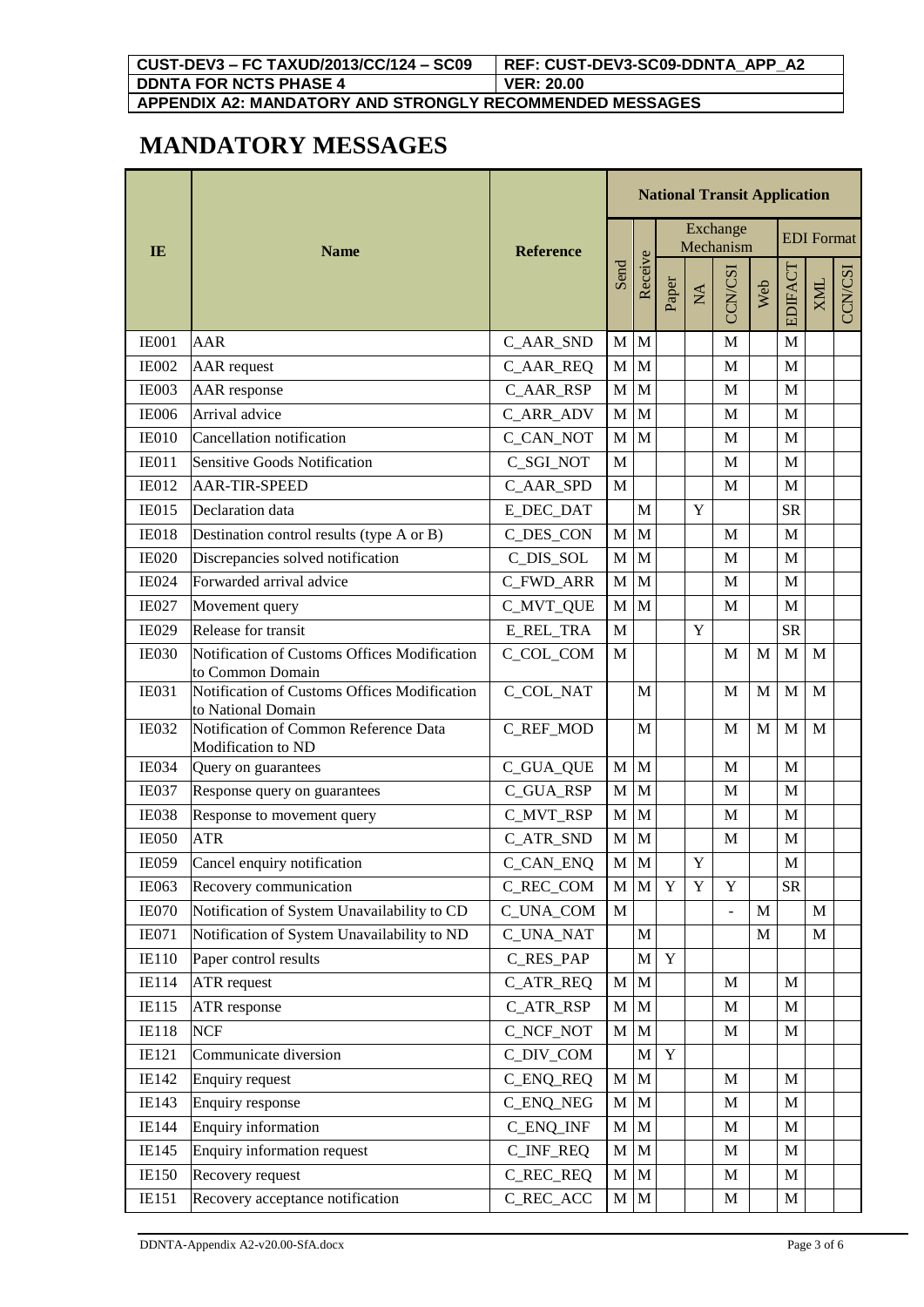### **CUST-DEV3 – FC TAXUD/2013/CC/124 – SC09 REF: CUST-DEV3-SC09-DDNTA\_APP\_A2 DDNTA FOR NCTS PHASE 4 VER: 20.00**

#### **APPENDIX A2: MANDATORY AND STRONGLY RECOMMENDED MESSAGES**

|              | <b>Name</b>                                          |                  |              | <b>National Transit Application</b> |       |              |                       |             |                   |             |              |  |  |
|--------------|------------------------------------------------------|------------------|--------------|-------------------------------------|-------|--------------|-----------------------|-------------|-------------------|-------------|--------------|--|--|
| <b>IE</b>    |                                                      | <b>Reference</b> | Send         |                                     |       |              | Exchange<br>Mechanism |             | <b>EDI</b> Format |             |              |  |  |
|              |                                                      |                  |              | Receive                             | Paper | $\mathbf{X}$ | CCN/CSI               | Web         | EDIFACT           | <b>XML</b>  | CCN/CSI      |  |  |
| IE152        | Recovery dispatch notification                       | C_REC_DIS        | M            | M                                   |       |              | $\mathbf M$           |             | M                 |             |              |  |  |
| <b>IE200</b> | Guarantee check                                      | <b>C_GUA_CHE</b> | $\mathbf M$  | M                                   |       |              | M                     |             | $\mathbf M$       |             |              |  |  |
| <b>IE201</b> | Guarantee check result                               | <b>C_GUA_RES</b> | $\mathbf{M}$ | M                                   |       |              | $\mathbf M$           |             | M                 |             |              |  |  |
| <b>IE203</b> | Guarantee use                                        | C_GUA_USE        | $\mathbf M$  | M                                   |       |              | M                     |             | M                 |             |              |  |  |
| <b>IE204</b> | Guarantee use cancellation                           | C_GUA_CAN        | $\mathbf M$  | M                                   |       |              | М                     |             | M                 |             |              |  |  |
| <b>IE205</b> | Guarantee use result                                 | C_GUA_USR        | $\mathbf M$  | M                                   |       |              | M                     |             | M                 |             |              |  |  |
| <b>IE209</b> | Credit Reference amount                              | <b>C_GUA_CRE</b> | $\mathbf M$  | M                                   |       |              | М                     |             | M                 |             |              |  |  |
| IE411        | Sending of Statistics Data                           | C_STA_SND        | $\mathbf{M}$ |                                     |       |              | M                     | M           | M                 | M           |              |  |  |
| IE412        | <b>Statistics Generated sent to National Domain</b>  | C_STA_GEN        |              | M                                   |       |              |                       | M           |                   | M           |              |  |  |
| <b>IE901</b> | <b>Cancellation Acknowledgement</b>                  | C_CAN_ACK        | $\mathbf M$  | M                                   |       |              | M                     |             | M                 |             |              |  |  |
| <b>IE904</b> | <b>Status Request</b>                                | C_STD_REQ        | M            | $\mathbf{M}$                        |       |              | M                     |             | M                 |             |              |  |  |
| IE905        | <b>Status Response</b>                               | C_STD_RSP        | M            | M                                   |       |              | М                     |             | M                 |             |              |  |  |
| <b>IE906</b> | <b>Functional NACK</b>                               | <b>C_FUN_NCK</b> | M            | M                                   |       |              | M                     |             | M                 |             |              |  |  |
| <b>IE907</b> | <b>EDIFACT NACK (CONTRL)</b>                         | <b>C_EDI_NCK</b> | M            | $\mathbf M$                         |       |              | M                     |             | M                 |             |              |  |  |
| <b>IE908</b> | CCN/CSI Confirm On Delivery (COD)<br>Acknowledgement | C_COD_ACK        | $\mathbf M$  | M                                   |       |              | M                     |             |                   |             | $\mathbf{M}$ |  |  |
| IE909        | CCN/CSI Confirm On Arrival (COA)<br>Acknowledgement  | C_COA_ACK        | $\mathbf{M}$ | M                                   |       |              | M                     |             |                   |             | M            |  |  |
| IE910        | <b>CCN/CSI</b> Expiration notification               | C_EXP_NOT        | $\mathbf{M}$ | $\mathbf{M}$                        |       |              | M                     |             |                   |             | $\mathbf{M}$ |  |  |
| IE911        | <b>CCN/CSI</b> Exception notification                | C_EXC_NOT        | $\mathbf{M}$ | M                                   |       |              | M                     |             |                   |             | $\mathbf{M}$ |  |  |
| IE912        | <b>Availability Matrix</b>                           | C_AVL_MTX        | M            |                                     |       |              |                       | M           |                   | M           |              |  |  |
| IE913        | Upload parsing response                              | C_UPL_RSP        |              | M                                   |       |              | M                     | M           | M                 | M           |              |  |  |
| IE914        | <b>COL Request</b>                                   | C_COL_REQ        | M            |                                     |       |              | M                     |             | M                 |             |              |  |  |
| IE916        | Common RD request                                    | C_REF_REQ        | M            |                                     |       |              | M                     |             | M                 |             |              |  |  |
| IE931        | COL data                                             | C_COL_DAT        |              | M                                   |       |              | M                     | M           | M                 | M           |              |  |  |
| IE932        | Common RD data                                       | C_REF_DAT        |              | M                                   |       |              | М                     | M           | M                 | M           |              |  |  |
| IE971        | Full unavailability schedule                         | C_UNA_DAT        |              | $\mathbf M$                         |       |              |                       | $\mathbf M$ |                   | $\mathbf M$ |              |  |  |

Please note that, for all these exchanges, the EDI format and the transport mechanism are predefined and unique, except for the following:

- the E\_REL\_TRA and the E\_DEC\_DAT (it is only strongly recommended to use the EDIFACT format for these);
- the exchange of IE030, IE031, IE032 and IE913 can take place across CCN/CSI and the Inter(extra)net. For CCN/CSI, the EDIFACT format is to be used; for exchange across the Inter(Intra)net, both EDIFACT and XML formats are supported by the central reference tools;
- IE913 will always be in the same format (EDIFACT or XML) as the message they relate to.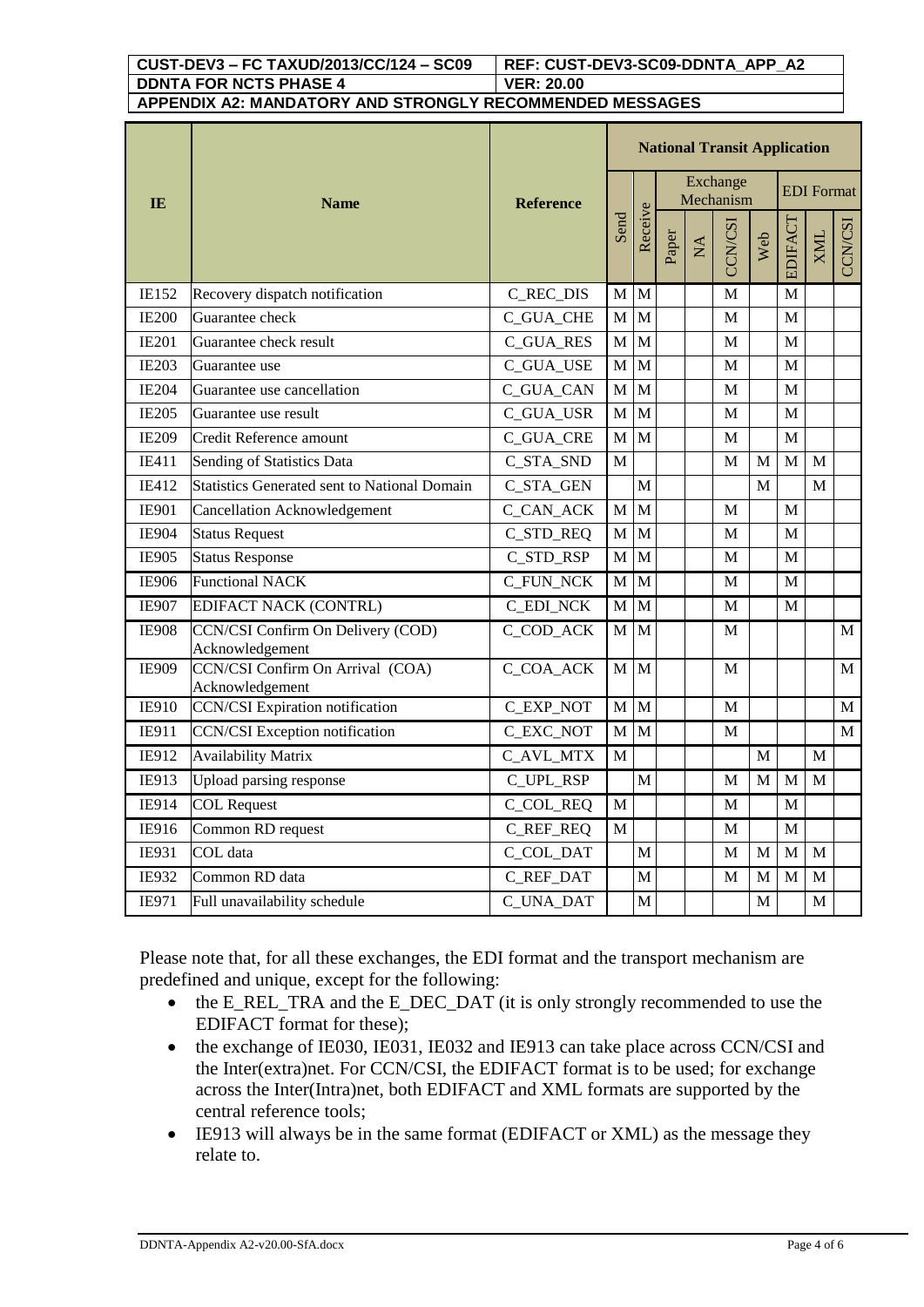## **STRONGLY RECOMMENDED MESSAGES FOR NTA**

|              | <b>Name</b>                            |                  | <b>National Transit Application</b> |           |                       |                           |         |     |              |                   |                |  |
|--------------|----------------------------------------|------------------|-------------------------------------|-----------|-----------------------|---------------------------|---------|-----|--------------|-------------------|----------------|--|
| IE           |                                        | <b>Reference</b> | Send                                |           | Exchange<br>Mechanism |                           |         |     |              | <b>EDI</b> Format |                |  |
|              |                                        |                  |                                     | Receive   | Paper                 | $\mathbb{X}^{\mathsf{A}}$ | CCN/CSI | Web | EDIFACT      | XML               | <b>CCN/CSI</b> |  |
| IE004        | Amendment acceptance                   | E_AMD_ACC        | <b>SR</b>                           |           |                       | $\mathbf Y$               |         |     | <b>SR</b>    |                   |                |  |
| IE005        | Amendment rejection                    | E_AMD_REJ        | <b>SR</b>                           |           |                       | Y                         |         |     | <b>SR</b>    |                   |                |  |
| <b>IE007</b> | Arrival notification                   | E_ARR_NOT        |                                     | <b>SR</b> |                       | $\mathbf Y$               |         |     | <b>SR</b>    |                   |                |  |
| <b>IE008</b> | Arrival notification rejection         | <b>E_ARR_REJ</b> | ${\rm SR}$                          |           |                       | $\mathbf Y$               |         |     | <b>SR</b>    |                   |                |  |
| <b>IE009</b> | Cancellation decision                  | E_CAN_DEC        | <b>SR</b>                           |           |                       | $\mathbf Y$               |         |     | <b>SR</b>    |                   |                |  |
| <b>IE013</b> | Declaration amendment                  | E_DEC_AMD        |                                     | <b>SR</b> |                       | $\mathbf Y$               |         |     | <b>SR</b>    |                   |                |  |
| <b>IE014</b> | Declaration cancellation request       | <b>E_DEC_CAN</b> |                                     | <b>SR</b> |                       | $\mathbf Y$               |         |     | <b>SR</b>    |                   |                |  |
| <b>IE016</b> | Declaration rejected                   | <b>E_DEC_REJ</b> | <b>SR</b>                           |           |                       | $\mathbf Y$               |         |     | <b>SR</b>    |                   |                |  |
| <b>IE019</b> | Discrepancies                          | E_DIS_SND        | <b>SR</b>                           |           |                       | $\mathbf Y$               |         |     | <b>SR</b>    |                   |                |  |
| IE021        | AAR rejection notification             | <b>E_REJ_NOT</b> | <b>SR</b>                           |           |                       | $\mathbf Y$               |         |     | <b>SR</b>    |                   |                |  |
| <b>IE023</b> | Guarantor notification                 | E_GUA_NOT        | <b>SR</b>                           |           |                       | $\mathbf Y$               |         |     | <b>SR</b>    |                   |                |  |
| <b>IE025</b> | Goods release notification             | E_GDS_REL        | <b>SR</b>                           |           |                       | $\mathbf Y$               |         |     | <b>SR</b>    |                   |                |  |
| <b>IE028</b> | <b>MRN</b> allocated                   | <b>E_MRN_ALL</b> | <b>SR</b>                           |           |                       | $\mathbf Y$               |         |     | <b>SR</b>    |                   |                |  |
| <b>IE043</b> | Unloading permission                   | E_ULD_PER        | <b>SR</b>                           |           |                       | $\mathbf Y$               |         |     | <b>SR</b>    |                   |                |  |
| <b>IE044</b> | <b>Unloading remarks</b>               | E_ULD_REM        |                                     | <b>SR</b> |                       | $\mathbf Y$               |         |     | <b>SR</b>    |                   |                |  |
| <b>IE045</b> | Write-off notification                 | E_WRT_NOT        | <b>SR</b>                           |           |                       | $\mathbf Y$               |         |     | <b>SR</b>    |                   |                |  |
| <b>IE051</b> | No release for transit                 | <b>E_REL_NOT</b> | <b>SR</b>                           |           |                       | $\mathbf Y$               |         |     | <b>SR</b>    |                   |                |  |
| <b>IE054</b> | Request of release                     | E_REQ_REL        |                                     | <b>SR</b> |                       | $\mathbf Y$               |         |     | <b>SR</b>    |                   |                |  |
| <b>IE055</b> | Guarantee not valid                    | E_GUA_INV        | <b>SR</b>                           |           |                       | $\mathbf Y$               |         |     | <b>SR</b>    |                   |                |  |
| <b>IE058</b> | Unloading remarks rejection            | <b>E_ULD_REJ</b> | <b>SR</b>                           |           |                       | $\mathbf Y$               |         |     | <b>SR</b>    |                   |                |  |
| <b>IE060</b> | Control decision notification          | E_CTR_DEC        | ${\rm SR}$                          |           |                       | $\mathbf Y$               |         |     | <b>SR</b>    |                   |                |  |
| IE062        | Release request rejection              | <b>E_REQ_REJ</b> | <b>SR</b>                           |           |                       | Y                         |         |     | ${\rm SR}$   |                   |                |  |
| <b>IE100</b> | Ask for documents                      | E_ASK_DOC        | <b>SR</b>                           |           |                       | Y                         |         |     | <b>SR</b>    |                   |                |  |
| <b>IE101</b> | Return documents                       | E DOC SND        |                                     | <b>SR</b> | $\mathbf Y$           |                           |         |     |              |                   |                |  |
| IE119        | Departure control document on paper    | E_DEP_PAP        | SR SR                               |           | Y                     |                           |         |     |              |                   |                |  |
| <b>IE120</b> | Destination control document on paper  | E_DES_PAP        | SR SR                               |           | $\mathbf Y$           |                           |         |     |              |                   |                |  |
| <b>IE140</b> | Request on non-arrived movement        | <b>E_REQ_MOV</b> | ${\rm SR}$                          |           |                       | $\mathbf Y$               |         |     | $\mathbb{R}$ |                   |                |  |
| IE141        | Information about non-arrived movement | E_MOV_RSP        |                                     | <b>SR</b> |                       | Y                         |         |     | $\mathbf R$  |                   |                |  |

For all the messages marked with "Y" in column NA, the transport mechanism needs to be defined by the NA. The usage of XML is (strongly) recommended for all these messages. Please note that for IE931 and IE932 messages, both XML and EDIFACT format are supported for Inter(extra)net exchanges whereas only EDIFACT is supported for CCN/CSI exchanges.